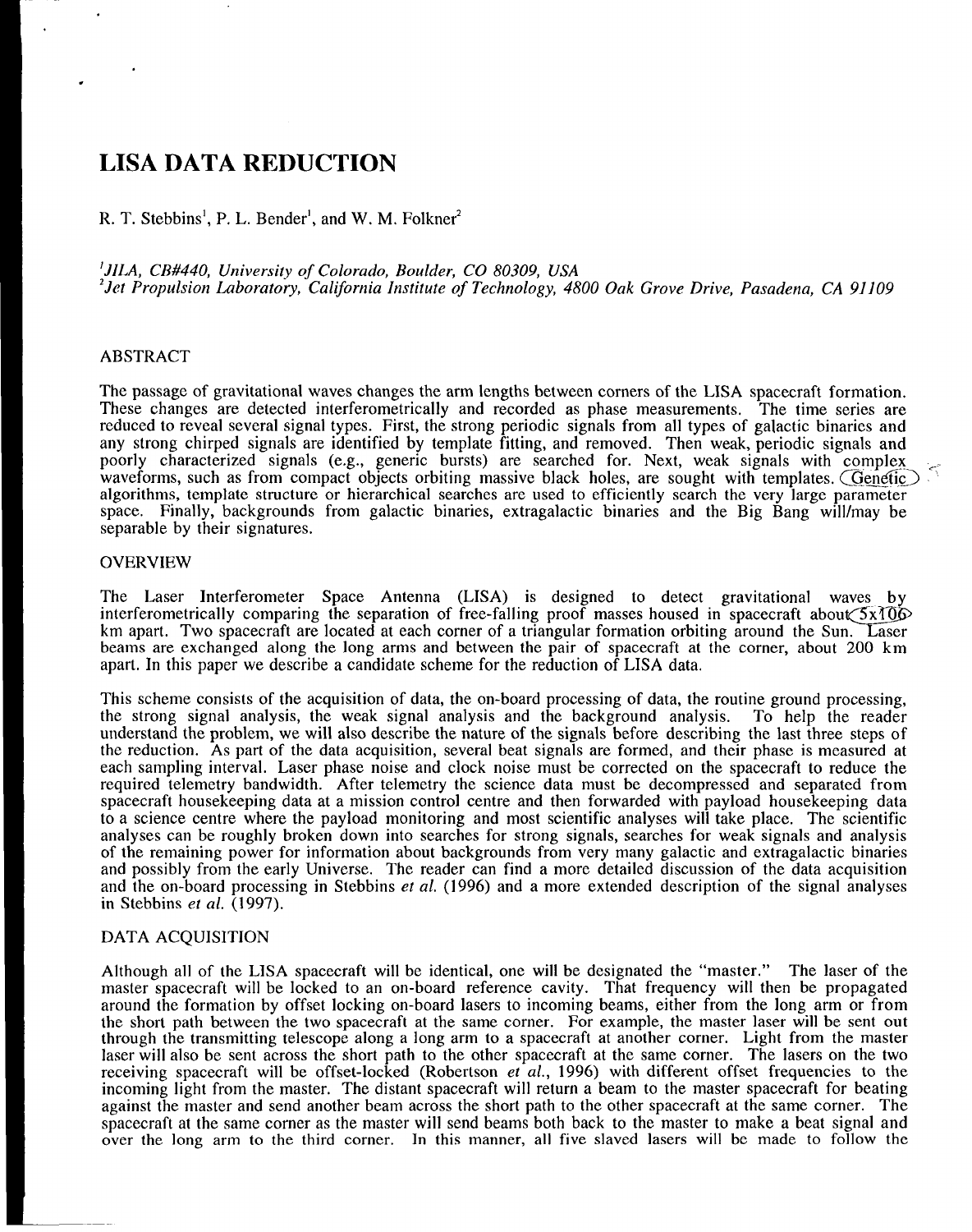frequency of the master with known offset frequencies and propagation delays. The offset frequencies are roughly 10 kHz, derived from an on-board ultra-stable oscillator (USO).

Four beat signals from the long arms will be measured. Two of these will be telemetered back to the corner with the master spacecraft for the on-board processing by modulation onto the laser beams. Three beat signals from the short paths will also be measured, two of which will be telemetered back to the corner with the master spacecraft for the on-board processing. Beat signals are measured as times series of phase measurements. Beat frequencies will reflect the roughly 10 kHz offset between the two laser frequencies and the gradual changes in path length. If the final orbits are optimized for minimal drift between two sides of the triangle, and are corrected annually, then the relative Doppler frequency is expected to be of order 1 MHz. However, the remaining arm is likely to produce frequencies as high as 15 MHz,

The LISA error budget allocates to the phase measurement process 2 pm/ $\sqrt{Hz}$  or  $2x10^{-6}$  of a cycle for each beat signal. The laser frequency noise is expected to correspond roughly to  $5x10^3$  cy/ $\sqrt{Hz}$  at 1 mHz. Consequently, the phase measurement must have a dynamic range of  $10^{10}$ . The accuracy and dynamic range requirements will be met by using a digital approach. Initially, the signal from the optical heterodyne detector is beat against a reference frequency chosen from a comb of frequencies, generated by the USO. The reference frequency will be chosen to give a final beat frequency between 75 and 125 kHz. A tracking filter will be used to remove high frequency phase noise to prevent aliasing. The resulting signal will be converted to positive-going zero-crossing pulses with standard shapes, In each sample interval, the integer number of zero-crossing pulses will be counted and the fraction timed. Finally, the digital phase measurements are filtered to remove phase variations at frequencies above 1 Hz and the data set is reduced to a time delay and a count every 0.5 s.

## ON-BOARD PROCESSING

Since the wavelength of the master laser is used to measure distances between LISA spacecraft, laser phase noise affects the phase measurements in the same way as do actual length changes. Likewise, USOS provide the offset frequencies used in laser locking, the intermediate frequencies for beating against the optical heterodyne signals and the timing in phase measurements. Thus oscillator phase noise, at the level present in available space-qualified USOS, will also affect the phase measurements. In this section, we describe procedures for correcting both of these noise sources on-board the spacecraft.

The laser phase noise can be estimated from the apparent variations of any one arm, because in the frequency band of interest the actual lengths of the long arms are very stable. An estimate of the laser phase noise can be formed by dividing the Fourier transform of the phase signal by the transfer function of a path of the appropriate length. The laser phase noise information from a single arm degrades near frequencies corresponding to harmonics of the round-trip travel time, However, a weighted mean of the laser phase noise estimates from two arms can be used to circumvent this problem. By this correction algorithm the laser phase noise can be reduced down to the level of the measurement noise, if the arm lengths are known well enough and the measurement system has sufficient dynamic range.

Our model of laser phase noise at frequencies between  $1x10^{-4}$  and 1 Hz is based on the thermal stability of the reference cavity to which the master laser is locked below about 3 mHz and the locking noise of Salomon *et al* (1988) at higher frequencies. Representative values of the fractional laser frequency noise from this model are  $2x10^{-11}/\text{Hz}$  at 0.1 mHz,  $1x10^{-13}/\text{Hz}$  at 1 mHz and  $2x10^{-15}/\text{Hz}$  at 10 mHz. To correct for this to a measurement noise level of 4 pm/ $\sqrt{Hz}$  requires that the phase noise be reduced by a factor of  $8x10^{-10}$  at 1 mHz - compatible with the dynamic range described in the previous section.

On-board laser phase noise correction permits a factor of 5 data compression before telemetry across 0.3 AU. One disadvantage of laser phase noise correction is a small fractional error in the amplitude and phase of gravitational wave signals in some cases. These errors appear correctable for sources where the source direction and polarization can be determined.

Current USOs have an Allan standard deviation of 1 to  $2x10^{-3}$  for periods of 1 to 1000 s. This corresponds to a fractional frequency noise of 6x10<sup>-12</sup>/VHz at 1 mHz. For 5x10° km arm lengths, even if the round-trip laser Doppler shift were kept down to 10 kHz, the resulting noise in measuring variations in the length of one arm is 9 pm/ $\forall$ Hz. While frequent orbital maneuvers would keep the Doppler shifts for two arms small, the Doppler shift for the third arm would still be large. Instead, the USO phase noise will be measured with a method suggested by Danzmann (Hellings et *al ]*996). In this method, the USOS will operate in much the same manner as the lasers, where one USO will function as the "master" and the other USOS will be offset locked to it. Sidebands of perhaps 200 MHz, derived from the USOS, will be modulated onto the laser beams, and the phase noise of the master oscillator will be determined the same way as the laser phase noise.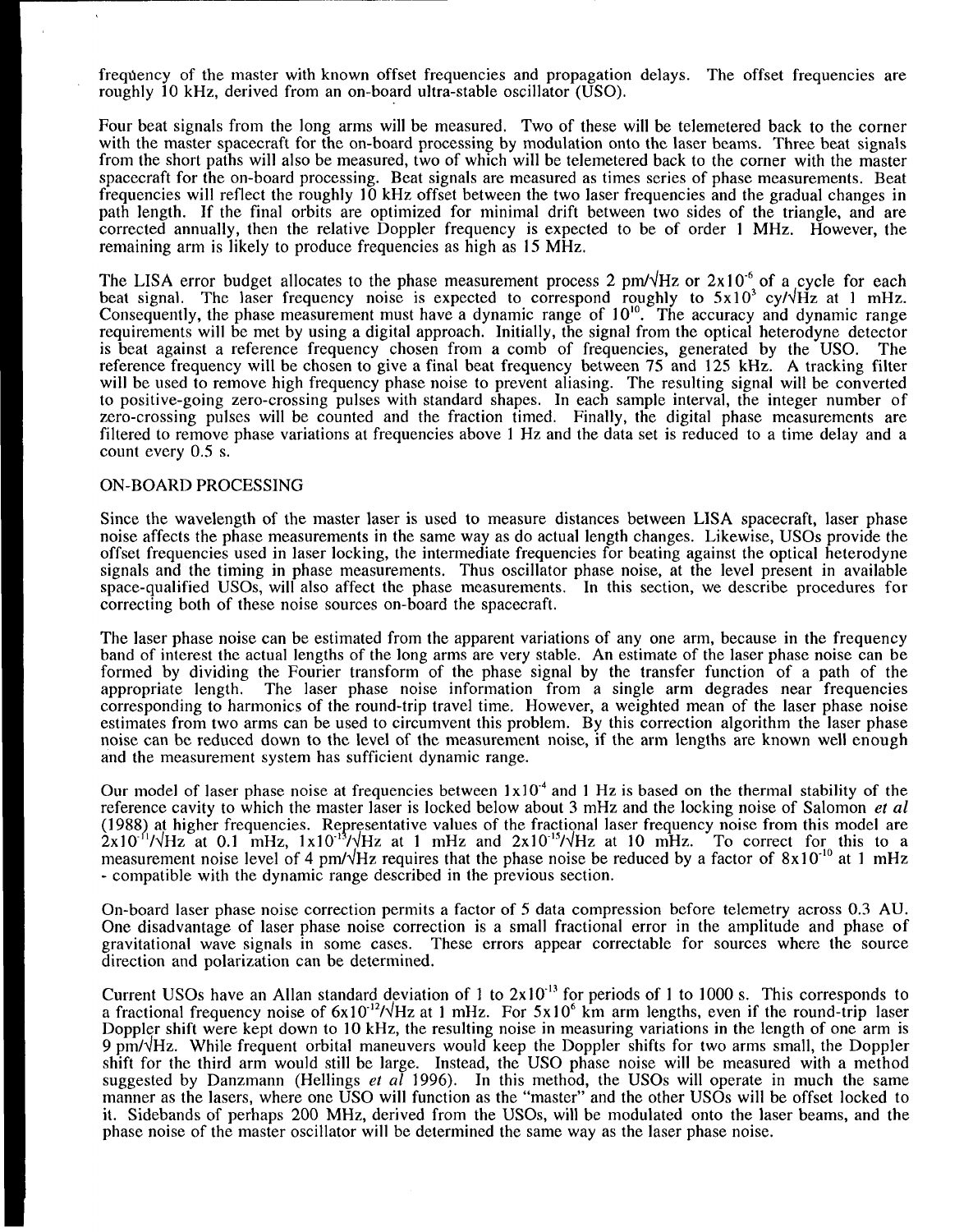## ROUTINE PROCESSING AND DATA FLOW

After the on-board processing, the data will be compressed and prepared for telemetry. Upon receipt at a ground station the data will be forwarded to the ESOC Mission Control Centre where payload and spacecraft housekeeping data will be separated from the science data. The payload and science data and some relevant spacecraft information will then be forwarded to the LISA Science Centre for payload monitoring, science data quality assurance checks and science processing. The phase time series will be converted to path length difference time series. Gaps will be filled where possible, residual orbital effects will be removed, and strain time series will be formed and Fourier transformed.

## NATURE OF THE SIGNALS

.

We expect that LISA data will contain information from many sources with widely differing characteristics. One possible reduction process for deducing astrophysical information from the data is described in the following sections. In this section we survey the variety of signal characteristics from the better understood sources to illustrate the challenges of the data reduction process. Exotic sources which are not well understood now may be the most interesting sources, but we do not consider them here. Note that while we describe the signals by their inherent spectral properties, the orbital motion of the LISA antenna will modulate the phase of signals from all sources and, together with the antenna sensitivity pattern and source polarization, will modulate the amplitude.

The expected signals can be roughly grouped into four main categories. First, the simplest and most common signals will be simple periodic signals generated by binary systems of compact objects, such as neutron stars, white dwarfs and small (<20  $M_{\odot}$ ) black holes. There will be very many of these sources in the Milky Way The galactic close white dwarf binaries should be so numerous that there will be a continuum below roughly 1 mHz caused by the confusion of multiple sources per frequency bin in a one year long data string. The stronger galactic sources may rise 2 orders of magnitude above the continuum. Extragalactic sources of this type will be far more numerous, and will dominate galactic binaries above about 3 mHz.

Second, pairs of black holes near coalescence, if they exist, would generate chirped signals. Intermediate mass black holes (~10<sup>2</sup>-10<sup>4</sup> M<sub>\o</sub>) would produce signals around and above 1 mHz. These signals could exceed the instrumental noise and the confusion level by as much as several hundred times, even out to a redshift of  $z=1$ . If massive (~10<sup>4</sup>-10<sup>7</sup> M<sub>O</sub>) black hole binaries produced by galactic mergers occur frequently enough to be seen, they would have signal-to-noise ratios of up to several thousand for sources at  $z=1$  in the last year before coalescence.

Third, compact objects, such as small (3-20  $M_{\odot}$ ) black holes, trapped in highly relativistic orbits about massive black holes in galactic nuclei can emit gravitational radiation with complex waveforms having multiple periodicities. These sources may well be detectable at cosmological distances, but with only moderate signalto-noise ratios.

Finally, the very large number of galactic and extragalactic binaries, mentioned above, will at some level give an apparently stochastic background. In the region below 1 mHz where galactic binaries dominate, this background will be spatially anisotropic. Between 1 and 3 mHz, the galactic sources rapidly become sparse with increasing frequency, revealing an extragalactic background at a lower level, which is nearly isotropic. Although the gravitational wave background from the Big Bang is very uncertain, and the scenarios under which LISA could detect it are not well understood, if it were detectable at mHz frequencies by LISA, then one would expect the cosmological background to be quite isotropic.

## STRONG SIGNAL ANALYSIS

A few gravitational wave sources will be known beforehand from electromagnetic observations, and comparisons of the actual signals with the predicted waveforms will check the LISA sensitivity and gravitational theory. However, almost all of the gravitational wave sources will be identified by searching over the space of possible source and direction parameters with templates. Strong signals are those for which the parameter space can be greatly reduced by inspection of the strain power spectrum and for which the parameters can be well estimated by fitting templates to one source at a time. The identification of strong periodic signals will produce the source direction, as well as the signal amplitude, frequency, eccentricity, polarization and phase. This process will be applied iteratively until the remaining signals are too weak to be treated this way.

The next step in the data processing is the identification and removal of possible strong non-periodic signals, like chirped signals. For strong enough non-periodic sources, the parameter space can again be significantly